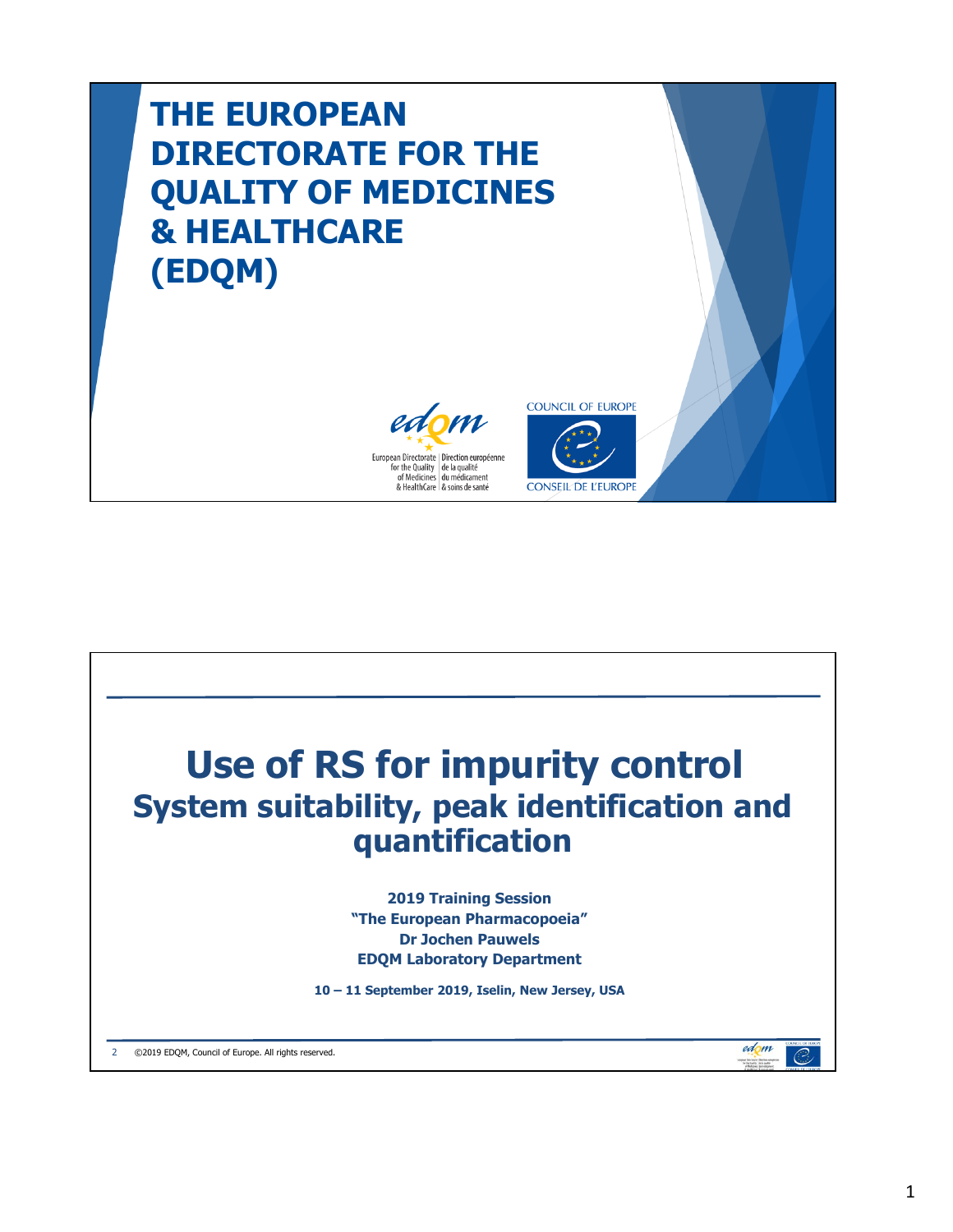

### **SYSTEM SUITABILITY**

#### **Parameters that are assessed**

- $\rightarrow$  selectivity (resolution, peak-to-valley ratio)
- $\rightarrow$  repeatability
- $\rightarrow$  sensitivity
- $\rightarrow$  similarity to chromatogram of RS

#### **RS strategy**

- $\rightarrow$  nature/composition of RS is key (integral part of system suitability test/validation)
- $\rightarrow$  impurities of interest at appropriate level, especially for peak-to-valley ratio
- $\rightarrow$  alternative to RS: commercial reagent or *in situ* degradation (*cave* impact)
- $\rightarrow$  sometimes also used for peak identification

4 ©2019 EDQM, Council of Europe. All rights reserved.

edom

 $\mathcal{O}$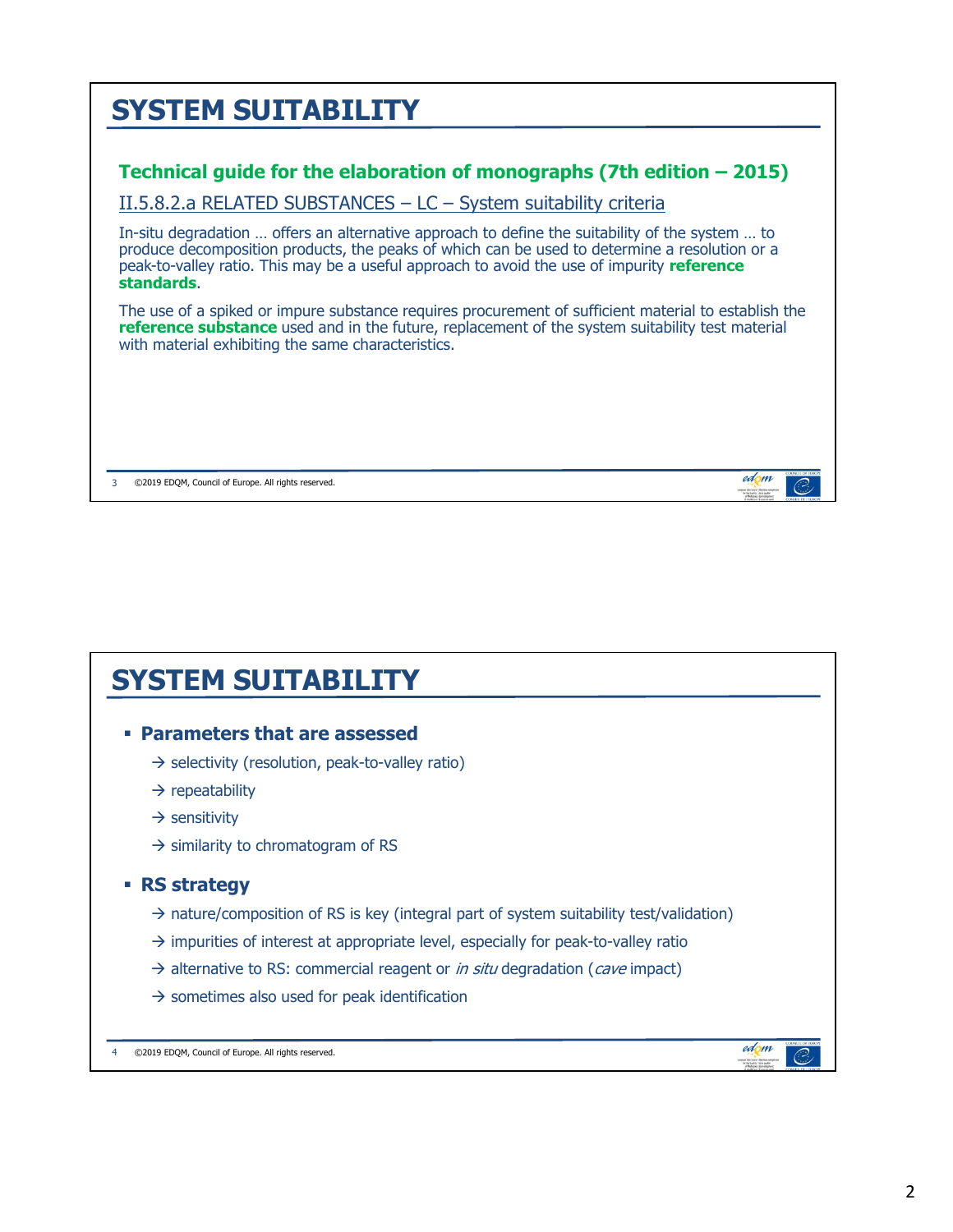### **SYSTEM SUITABILITY**

#### **RS types**

| <b>Type of RS</b>                           | <b>Pros</b>                                         | <b>Cons</b>                                                           |
|---------------------------------------------|-----------------------------------------------------|-----------------------------------------------------------------------|
| <b>Single substance</b>                     | <b>Stability</b><br>Concentration easily controlled | May result in high number of RS                                       |
| <b>Mixture</b><br>(normal production batch) | Representative of what user observes                | RS batch continuity<br>Peak saturation for API                        |
| <b>Mixture</b><br>(compounded)              | Concentration controlled<br><b>Batch continuity</b> | Stability may be compromised<br>More laborious<br>Not always feasible |

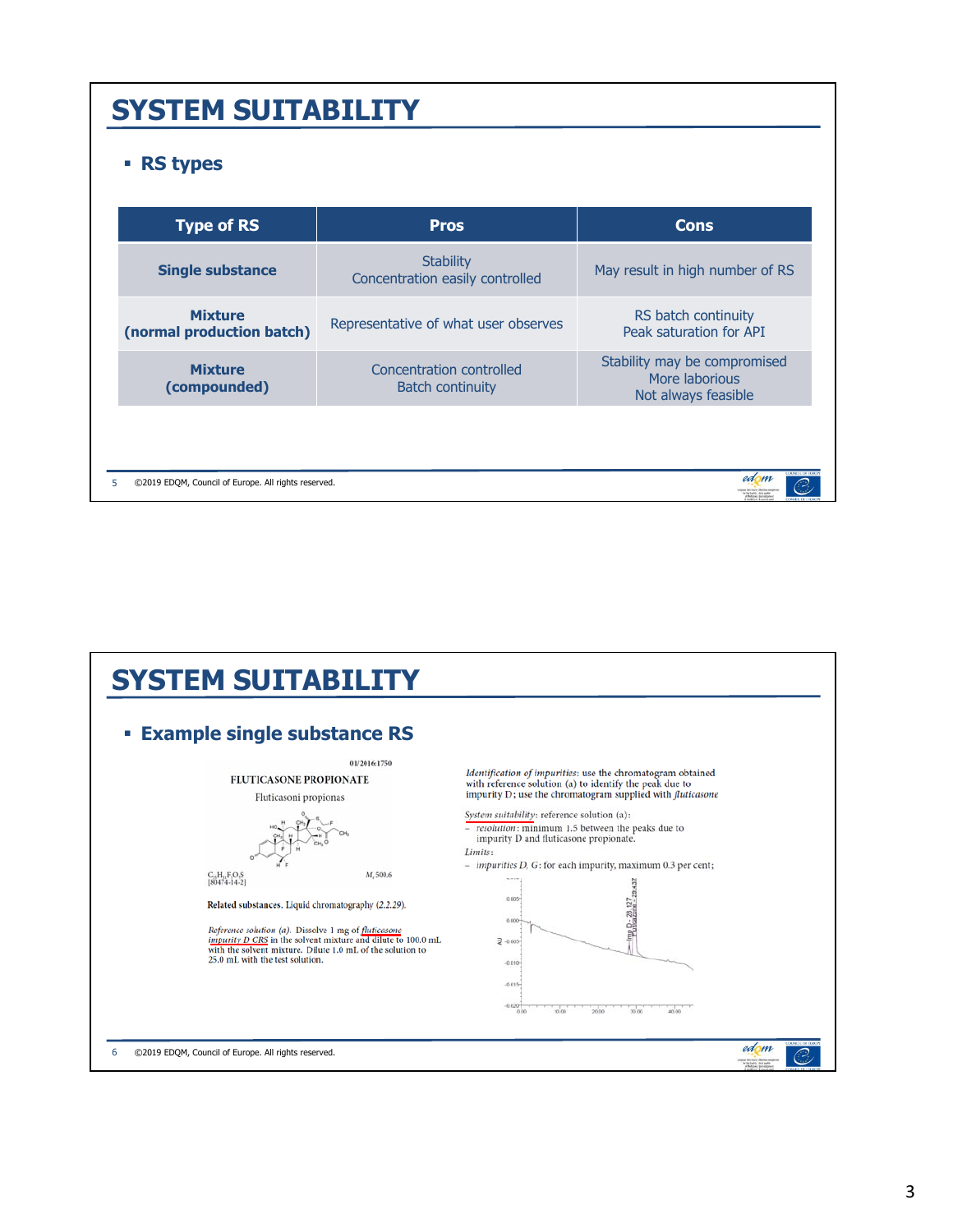#### **SYSTEM SUITABILITY Example mixture RS (normal production batch)**  System suitability: resolution: minimum 3.5 between the peaks due to impurity A and carvedilol in the chromatogram obtained<br>with reference solution  $(c)$ ; 04/2012:1745 **CARVEDILOL** Limits: Carvedilolum correction factor: for the calculation of content, multiply<br>the peak area of impurity A by 2.0;  $n<sup>2</sup>$  $\frac{impurity}{Area}$  A: not more than twice the area of the principal peak in the chromatogram obtained with reference solution (a) (0.2 per cent); *Example in purity*  $D$ : not more than 1.5 times the area of the principal peak in the chromatogram obtained with reference solution (a) (0.15 per cent);  $\substack{\mathbf{C}_{14}\mathbf{H}_{20}\mathbf{N}_2\mathbf{O}_4\\[72956-09-3]}$ M, 406.5 Related substances. Liquid chromatography (2.2.29). Reference solution (c). Dissolve 5 mg of carvedilol for system suitability CRS (containing impurities  $\overline{A}$  and  $\overline{D}$ ) in the mobile phase and dilute to 50.0 mL with the mobile phase.  $\frac{1}{2}$  $\mathbf{L} \cdot \mathbf{L}$  $\label{eq:1} \begin{array}{ll} \textit{Identification of impurities: use the chromatogram}\\ \textit{supplied with } carvedilot for system\\ \textit{sufficiently} \textit{CRS} \textit{and the}\\\ \textit{chromatogram obtained with reference solution (c) to identify} \end{array}$ the peaks due to impurities A and D; use the chromatogram<br>obtained with reference solution (b) to identify the peak due i, to impurity C.  $\sim$ 盆 edom 7 ©2019 EDQM, Council of Europe. All rights reserved. C

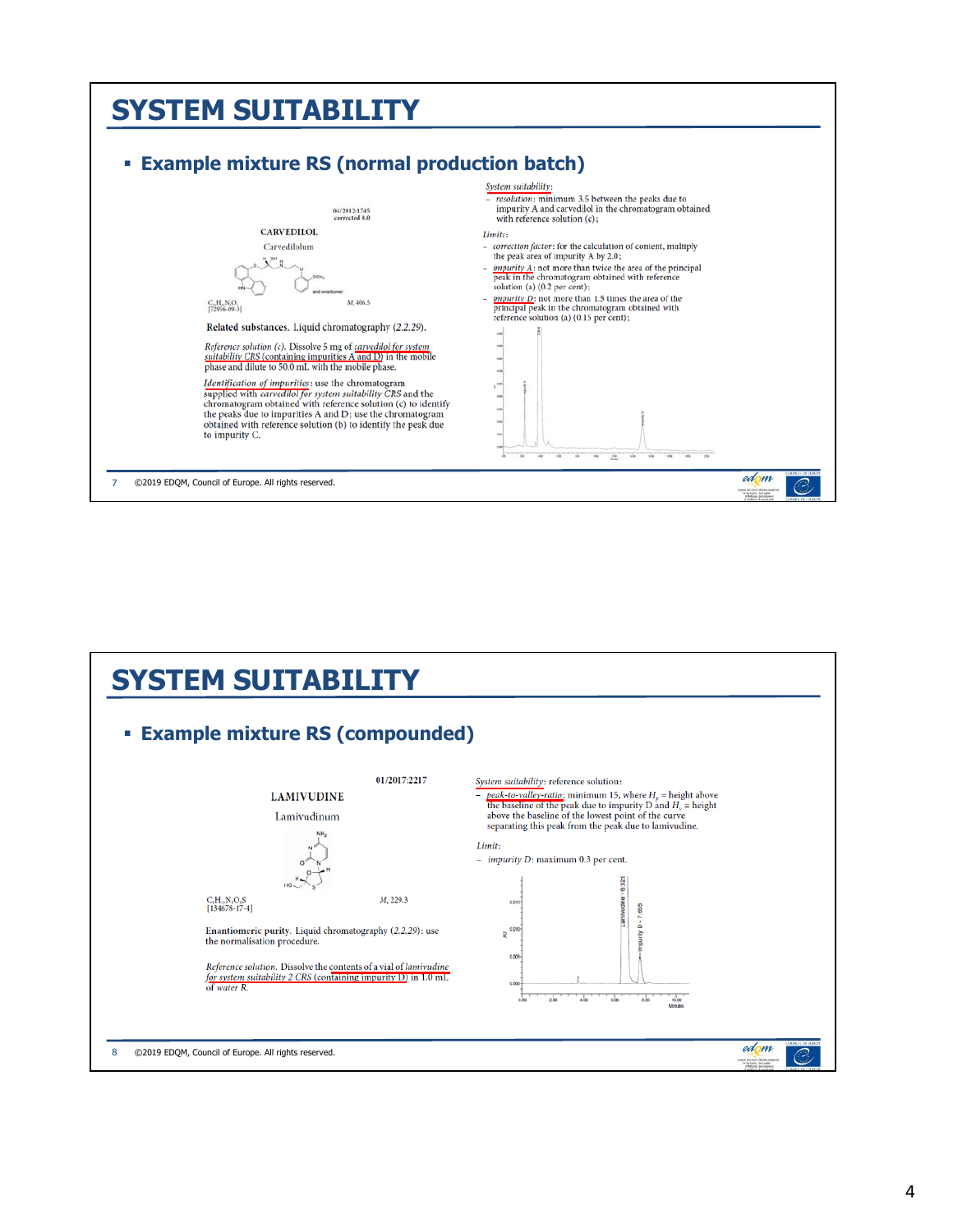## **PEAK IDENTIFICATION**

### **Technical guide for the elaboration of monographs (7th edition – 2015)**

#### II.5.8. RELATED SUBSTANCES

Monographs should provide a reliable means of locating all specified impurities on the chromatogram. Identification of unspecified impurities is necessary if a correction factor is to be applied. Peaks may be located using:

• a **reference standard** for each impurity;

• a **reference standard** of the substance to be examined containing some or all of the specified impurities, provided with a chromatogram.

Location by relative retention is not generally considered sufficient for pharmacopoeial purposes, notably for gradient elution.

9 ©2019 EDQM, Council of Europe. All rights reserved.

## **PEAK IDENTIFICATION**

#### **RS strategy**

- $\rightarrow$  nature/composition of RS is less critical, compared to system suitability
- $\rightarrow$  impurities of interest at detectable levels
- $\rightarrow$  alternative to RS: commercial reagent or *in situ* degradation (more than for system suitability)
- $\rightarrow$  types of RS: cfr. system suitability
- $\rightarrow$  impurities are specified; therefore, normal production batches expected to be suitable
- $\rightarrow$  a chromatogram is often supplied in the RS leaflet

10 ©2019 EDQM, Council of Europe. All rights reserved.

edom

edom

 $\mathcal{O}$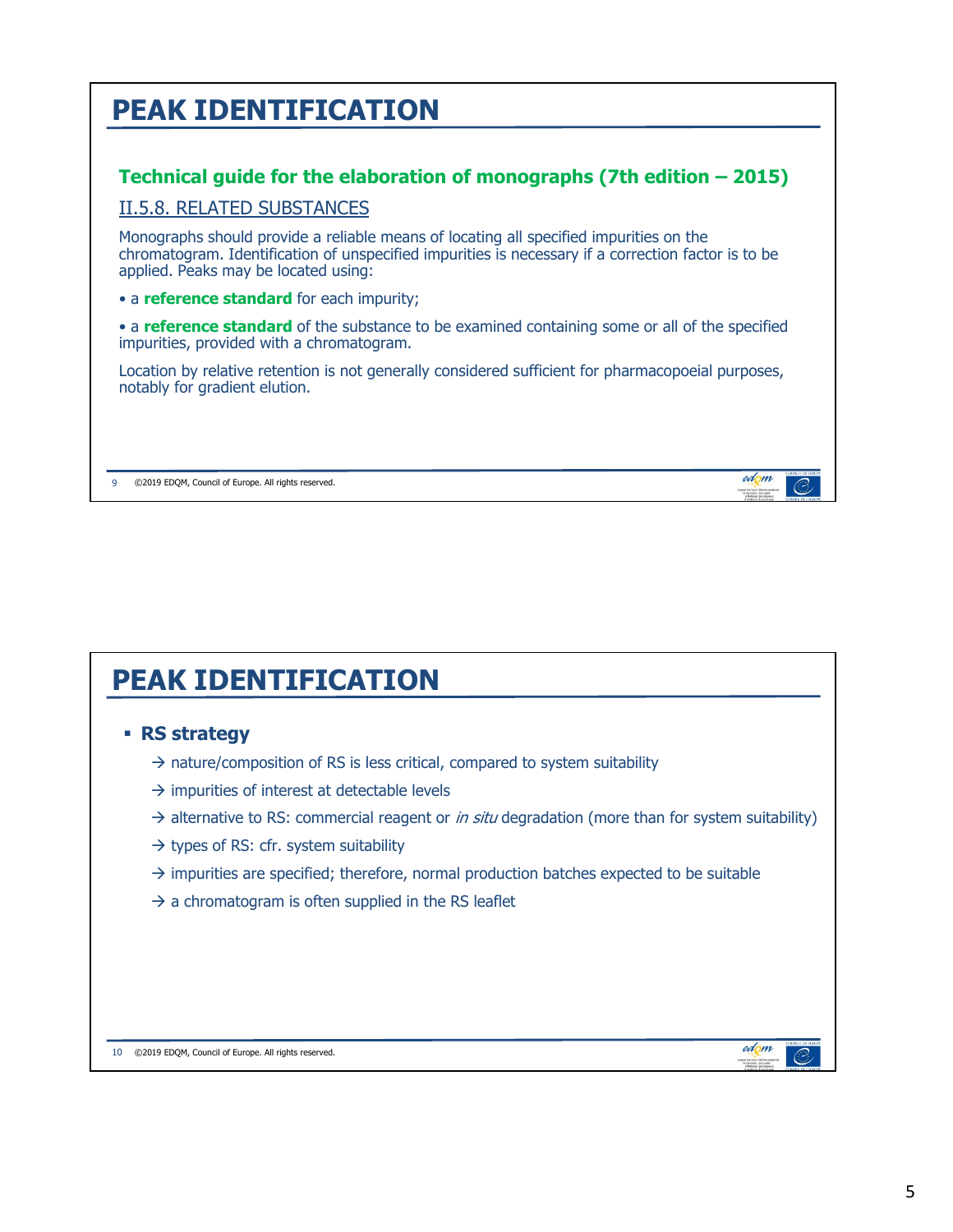#### **PEAK IDENTIFICATION Example mixture RS (normal production batch)**  01/2013:0401 Identification of impurities: use the chromatogram supplied with levothyroxine for peak identification CRS and the<br>chromatogram obtained with reference solution (d) to identify LEVOTHYROXINE SODIUM the peaks due to impurities F and G. Levothyroxinum natricum Limits:  $\frac{impurity}{}$   $F:$  not more than 5 times the area of the peak  $\frac{dw}{dw}$  to levethyroxine in the chromatogram obtained with  $NH<sub>2</sub>$  $XHA$ CO<sub>2</sub>Na reference solution (b) (0.5 per cent);  $impurity G$ : not more than 3 times the area of the peak  $\rm C_{15}H_{10}I_4NNaO_4xH_2O$   $(x\approx5)$   $M_{\star}$  799 (anhydrous substance) [25416-65-3] due to levothyroxine in the chromatogram obtained with reference solution (b) (0.3 per cent); Related substances. Liquid chromatography (2.2.29). Carry out the test protected from light.  $00$  $242$ 23 984 Reference solution (d). Dissolve 2.0 mg of levothyroxine for peak identification CRS (containing impurities F and G) in<br>10.0 mL of the solvent mixture and sonicate for 10 min. E NE System suitability: reference solution (a): - resolution: minimum 5.0 between the peaks due to impurity A and levothyroxine. Ju  $2800\,$  $3000$ edom 11 ©2019 EDQM, Council of Europe. All rights reserved.

## **QUANTIFICATION**

### **Technical guide for the elaboration of monographs (7th edition – 2015)**

#### II.5.8. RELATED SUBSTANCES

External standard. A dilution of the test solution/substance to be examined is used, unless there is a large difference in the detector response of a specified (or exceptionally an unspecified) impurity that necessitates the use of a specific external standard, which may be:

- a solution of the impurity, normally in form of a **reference standard** (preferred option);
- a solution of the substance to be examined containing a known amount of the impurity.

| 12 | ©2019 EDQM, Council of Europe. All rights reserved. |
|----|-----------------------------------------------------|
|    |                                                     |

edom

 $\widehat{C}$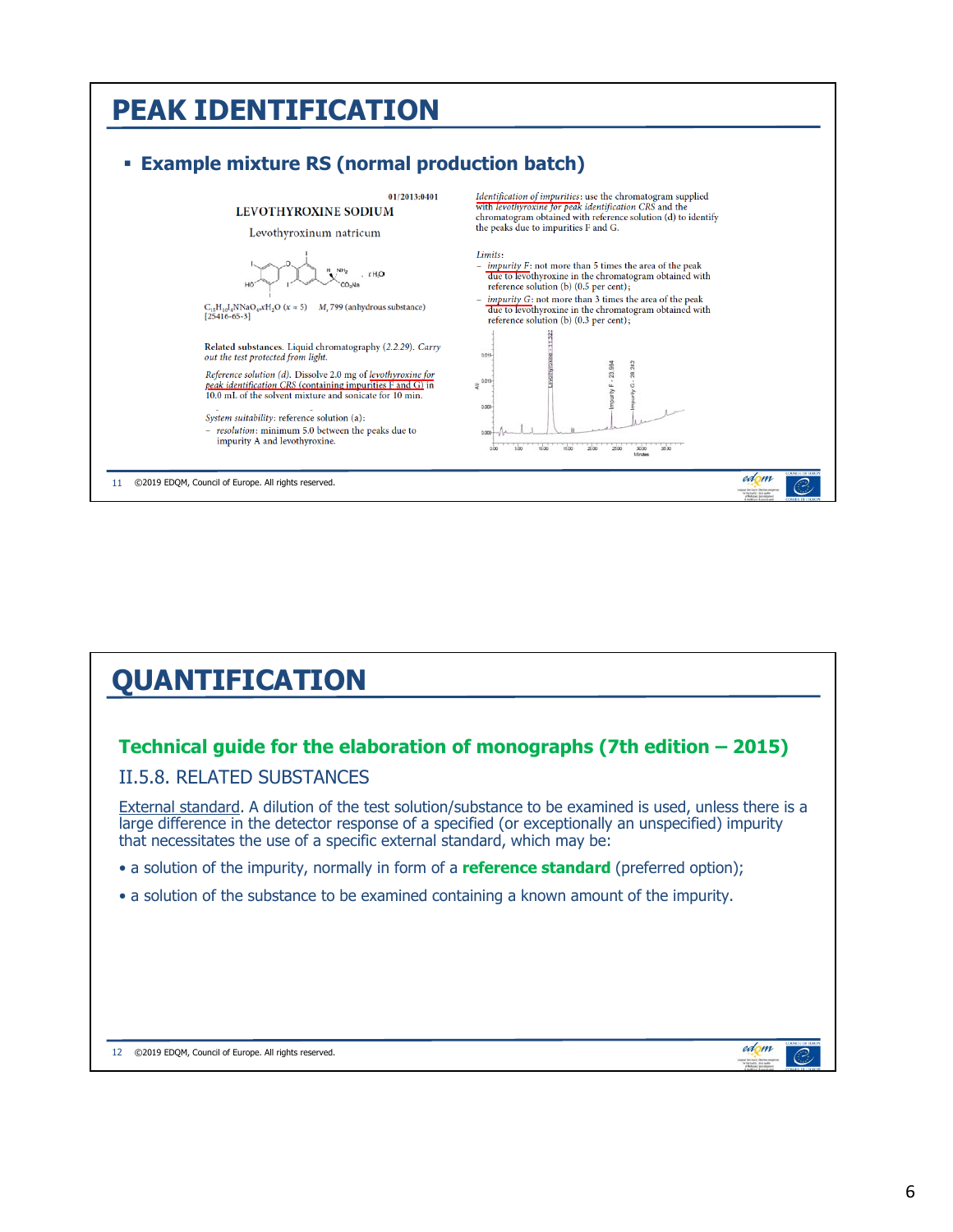### **QUANTIFICATION**

#### **RS strategy**

- $\rightarrow$  purity of RS is critical:
	- $* \geq 95.0$  % (preferred) no content assigned (considered 100 % pure)
	- \* < 95.0 % content is assigned and given in RS leaflet
- $\rightarrow$  salt form has impact on use
- $\rightarrow$  alternative to RS: use of a commercial reagent may be considered, if available sufficiently pure and well defined in corresponding Ph.Eur. Chapter
- $\rightarrow$  types of RS: single substance RS only
- $\rightarrow$  higher amount of candidate material is required: extensive characterisation and increased amount per vial (sufficient for preparation of two solutions)
- $\rightarrow$  sometimes also used for system suitability/peak identification

13 ©2019 EDQM, Council of Europe. All rights reserved.



edom